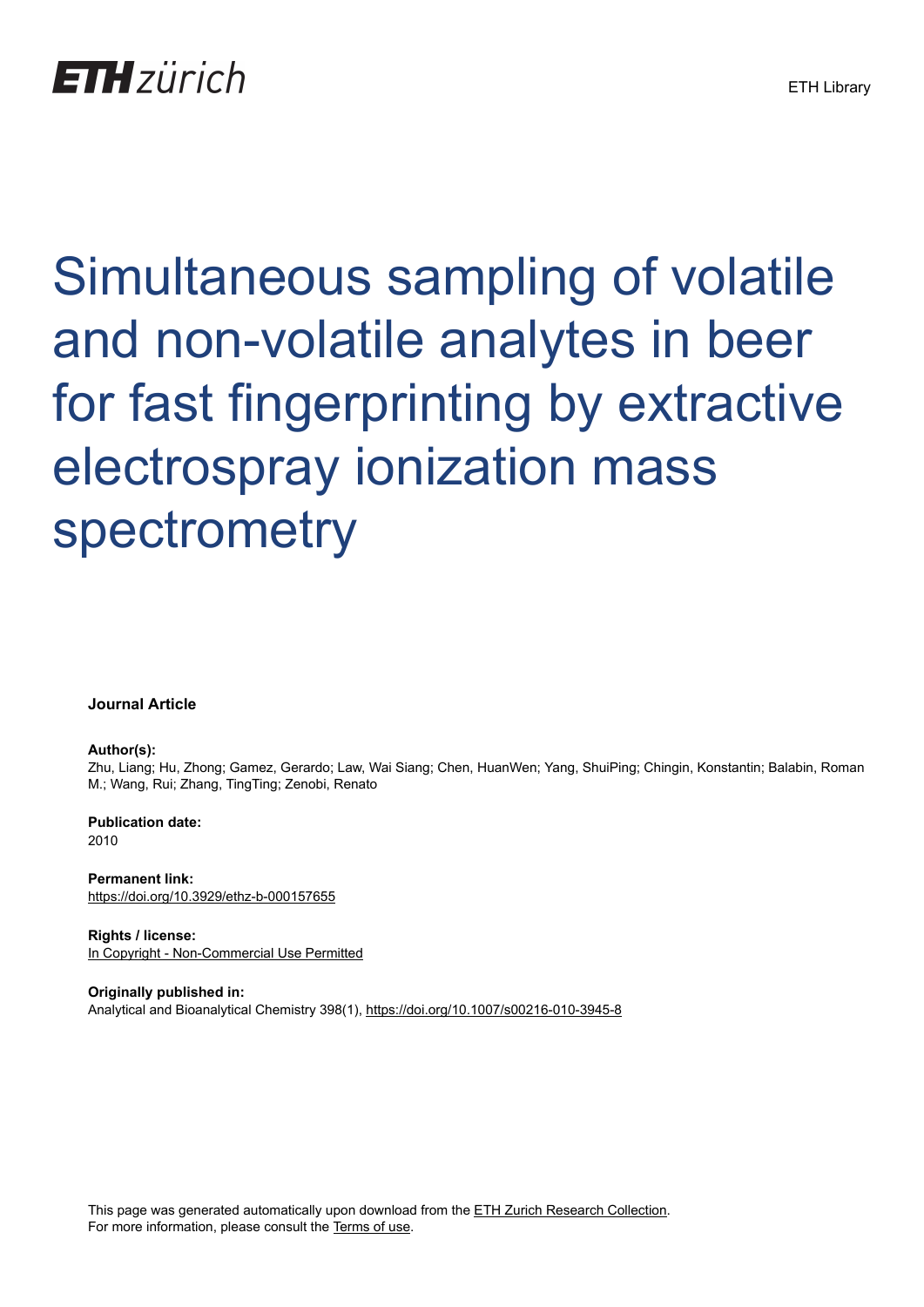#### ORIGINAL PAPER

### Simultaneous sampling of volatile and non-volatile analytes in beer for fast fingerprinting by extractive electrospray ionization mass spectrometry

Liang Zhu  $\cdot$  Zhong Hu  $\cdot$  Gerardo Gamez  $\cdot$  Wai Siang Law  $\cdot$  HuanWen Chen  $\cdot$ ShuiPing Yang • Konstantin Chingin • Roman M. Balabin • Rui Wang • TingTing Zhang & Renato Zenobi

Received: 6 April 2010 /Revised: 4 June 2010 /Accepted: 20 June 2010 / Published online: 20 July 2010  $\oslash$  Springer-Verlag 2010

Abstract By gently bubbling nitrogen gas through beer, an effervescent beverage, both volatile and non-volatile compounds can be simultaneously sampled in the form of aerosol. This allows for fast (within seconds) fingerprinting by extractive electrospray ionization mass spectrometry (EESI-MS) in both negative and positive ion mode, without the need for any sample pre-treatment such as degassing and dilution. Trace analytes such as volatile esters (e.g., ethyl acetate and isoamyl acetate), free fatty acids (e.g., caproic acid, caprylic acid, and capric acid), semi/nonvolatile organic/inorganic acids (e.g., lactic acid), and various amino acids, commonly present in beer at the low parts per million or at sub-ppm levels, were detected and identified based on tandem MS data. Furthermore, the appearance of solvent cluster ions in the mass spectra gives insight into the sampling and ionization mechanisms:

Electronic supplementary material The online version of this article (doi:[10.1007/s00216-010-3945-8](http://dx.doi.org/10.1007/s00216-010-3945-8)) contains supplementary material, which is available to authorized users.

L. Zhu : G. Gamez : W. S. Law : K. Chingin : R. M. Balabin : R. Wang ⋅ R. Zenobi (⊠) Department of Chemistry and Applied Biosciences, ETH Zurich, 8093 Zurich, Switzerland e-mail: zenobi@org.chem.ethz.ch

Z. Hu  $\cdot$  H. Chen ( $\boxtimes$ )  $\cdot$  S. Yang  $\cdot$  T. Zhang Applied Chemistry Department, East China Institute of Technology, Fuzhou, Jiangxi 344000, China e-mail: chw8868@gmail.com

Present Address: G. Gamez Laboratory for Mechanics of Materials and Nanostructures, EMPA, 3603 Thun, Switzerland

aerosol droplets containing semi/non-volatile substances are thought to be generated via bubble bursting at the surface of the liquid; these neutral aerosol droplets then collide with the charged primary electrospray ionization droplets, followed by analyte extraction, desolvation, ionization, and MS detection. With principal component analysis, several beer samples were successfully differentiated. Therefore, the present study successfully extends the applicability of EESI-MS to the direct analysis of complex liquid samples with high gas content.

Keywords Extractive electrospray ionization . Beer analysis. EESI mechanism

#### Introduction

Beer, an effervescent beverage, is the world's oldest and most widely consumed alcoholic beverage and the third most popular drink overall after water and tea ([http://en.](http://en.wikipedia.org/wiki/Beer) [wikipedia.org/wiki/Beer](http://en.wikipedia.org/wiki/Beer)). Beer, produced from various raw materials, is an extremely complex mixture of more than 800 chemical compounds, widely varying depending on the production procedures and environment. Many of the organic contents in beer not only contribute to its flavor characteristics and nutrition but also are critical for evaluating beer quality. For examples, volatile esters and free fatty acids are common trace compounds in beer but are extremely important for its flavor profile: they are desirable at low concentrations but undesirable at high concentrations [[1\]](#page-8-0). The presence of free amino acids in beer contributes to the fullness and nutritional value of beer [[2\]](#page-8-0). Specific amino acids may serve as indicators for adulteration and transformation occurring during processing and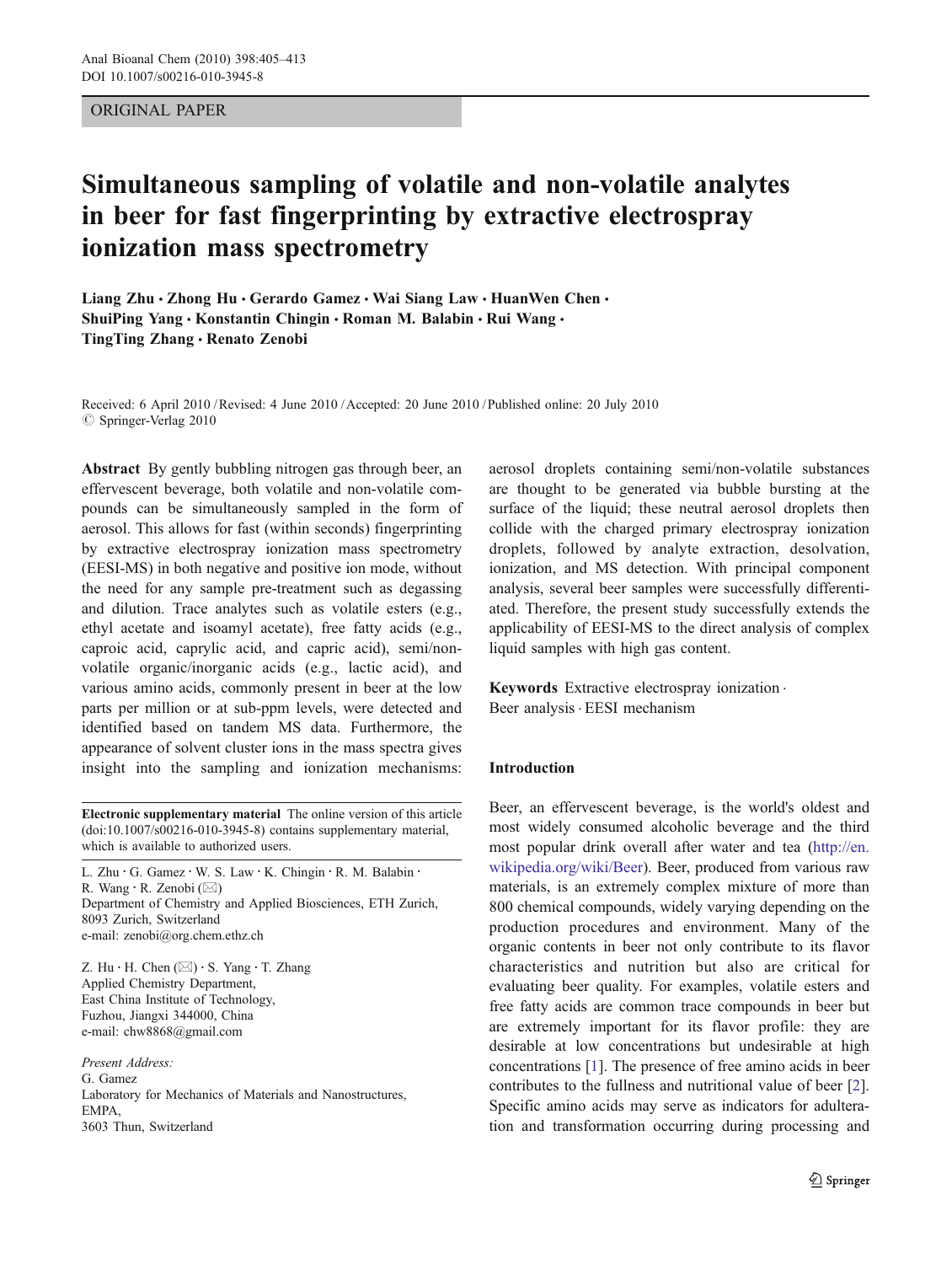storage [[3\]](#page-8-0). Furthermore, the pH value and taste of beer are greatly influenced by its organic/inorganic acid content [\[4](#page-9-0)]. Until now, there is no full understanding of the various processes involved in brewing beer, despite extensive research efforts and developments of advanced analytical methods. Thus, beer analysis has become an important practical need in terms of organoleptic characteristics, quality, nutrition, and food safety, but still challenges modern analytical techniques in many aspects, such as throughput, sensitivity, and selectivity, due to the complex composition of beer. For example, because of the requirement for degassing before analyzing beer, important volatile flavor-contributing substances might get depleted. Thus, simultaneous characterization and evaluation of volatile esters, free fatty acids, as well as non-volatile amino acids, and organic/inorganic acids in beer are critical to acquire comprehensive chemical information, not only to assess the nutritional levels but also for on-site quality control during beer brewing and for quality assessment of commercial beer products.

Traditionally, chemical analysis of liquids with a high gas content, such as beer, is performed by high performance liquid chromatography (HPLC) [[5](#page-9-0)–[7\]](#page-9-0). Chemical derivatization of amino acids that lack intrinsic UV absorption and fluorescence properties has to be done to allow their detection by HPLC-UV [[8\]](#page-9-0). Capillary electrophoresis after chemical derivatization is a possible alternative to HPLC [\[9](#page-9-0)–[11\]](#page-9-0). Additionally, the combination of HPLC and tandem mass spectrometry (MS) has been developed to analyze some specific compounds in beer samples [\[12,](#page-9-0) [13](#page-9-0)]. Inductively coupled plasma atomic emission spectroscopy has been used to directly determine trace amounts of metal ions in beer, after removing  $CO<sub>2</sub>$  from the sample [[14,](#page-9-0) [15](#page-9-0)]. The requirements for derivatization and degassing are normally laborious and time-consuming.

MS is known for providing molecular information with high sensitivity and selectivity, and has been utilized widely for characterization of alcoholic beverages [\[16](#page-9-0), [17\]](#page-9-0). For example, electrospray ionization (ESI)-MS has been extensively utilized for characterization of beer [\[18](#page-9-0), [19](#page-9-0)] and sake [\[20](#page-9-0)], and for authentication of whisky [\[21](#page-9-0)], using direct infusion of suitably prepared samples. Furthermore, the extremely high mass resolution provided by Fouriertransform (FT)-MS gives high confidence when identifying compounds in complex sample matrices [[22\]](#page-9-0). Matrixassisted laser desorption/ionization, another soft ionization technique, has been used to qualitatively and quantitatively detect  $\alpha$ -dicarbonyl compounds in beer samples using 9-(3,4-diaminophenyl)acridine as a reactive matrix [[23](#page-9-0)]. Overall, however, the desire to circumvent sample pretreatment steps (such as degassing, dilution, and pH adjustment) required by the above-mentioned techniques calls for alternative MS methods suitable for high throughput analysis and specific identification of chemical species in beer. For instance, even a simple degassing step using an ultrasonic bath would take at least 10 min, which compromises high throughput capabilities and might cause problems due to degradation of analytes caused by high internal temperatures due to the sonication process [[24\]](#page-9-0). The traditional inert gas substitution method takes about 1 h. Thus, techniques capable of analyzing beer without any sample pre-treatment such as degassing, allowing simultaneous acquisition of molecular information of both volatile and non-volatile compounds, are needed.

The newly developed ambient mass spectrometric techniques, such as desorption ESI [[25](#page-9-0)–[28\]](#page-9-0), desorption atmospheric pressure chemical ionization [\[29](#page-9-0)–[31](#page-9-0)], direct analysis in real time [\[32](#page-9-0)–[35](#page-9-0)], electrospray-assisted laser desorption/ionization [\[36](#page-9-0), [37](#page-9-0)], atmospheric pressure solids analysis probe [[38,](#page-9-0) [39\]](#page-9-0), easy ambient sonic-spray ionization [\[40](#page-9-0), [41\]](#page-9-0), atmospheric pressure glow discharge [\[42](#page-9-0)–[44](#page-9-0)], and low-temperature plasma probe [\[45](#page-9-0)–[47](#page-9-0)], have been widely utilized for fast detection of analytes on solid surfaces, normally with minimal sample pre-treatment. Liquid samples, on the other hand, sometimes require sample preparation before they can be analyzed with the abovementioned techniques. Recently, extractive electrospray ionization (EESI)-MS has been demonstrated to allow the direct and rapid detection of both volatile and non-volatile analytes in the gas phase, in solution, or in aerosol samples, without any sample pre-treatment [\[48](#page-9-0)–[56](#page-9-0)]. With the aid of neutral desorption [\[51](#page-9-0), [57](#page-9-0)–[61](#page-9-0)], analytes such as metabolites, active drug components, explosives, and chemical pollutants can be liberated from virtually any type of surface or liquid for subsequent EESI analysis.

In this study, we report the fast analysis of beer, by coupling a simple and gentle sampling method with EESI-MS, which eliminates the need for sample preparation, such as degassing. By introducing a gentle gas flow into beer, aerosol droplets are generated via bubble bursting and then sampled for subsequent EESI-MS analysis. Volatile esters, free fatty acids, non-volatile amino acids, and organic/ inorganic acid signals were simultaneously detected and identified based on their MS/MS data. Additionally, different beer samples can also be discriminated using principle component analysis.

#### Experimental section

By introducing a pulsed nitrogen gas flow (the gas flow at 50 L/h was on for ~45–50 s and off for a half-minute interval) through one neck of a 100-mL three-neck flask with the middle neck capped, the aerosol droplets emerging from gas bubbles bursting at the surface of the bulk liquid were sampled at regular intervals through the third neck (as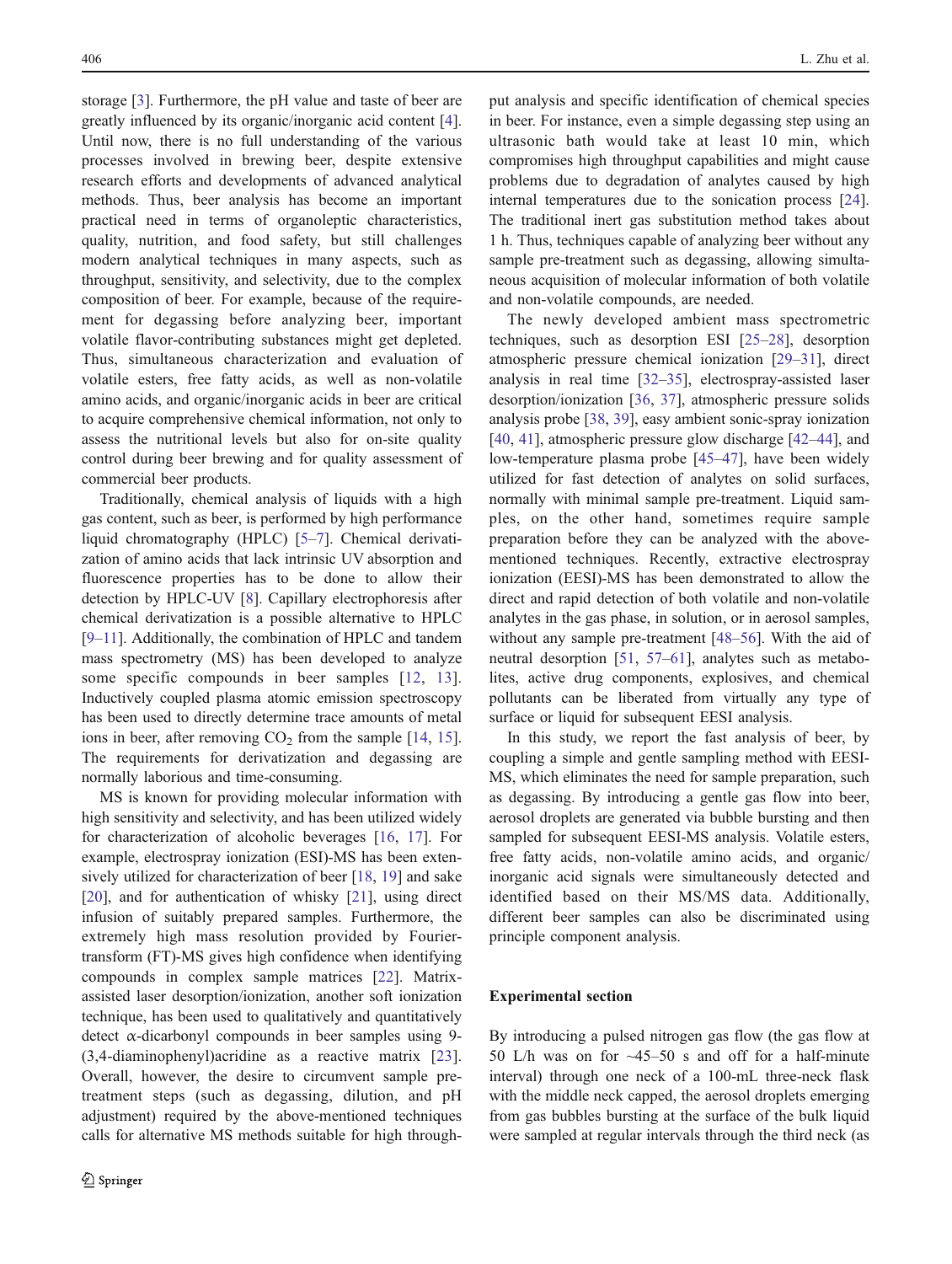shown in Fig. 1). Aerosols generated in this fashion were transported through a 30-cm long piece of Teflon tubing (6 mm, i.d.) which was heated to 80  $^{\circ}$ C. By taking into account the dead volume of the transport line and the flow rate of the  $N_2$  gas, it can be deduced that the aerosol droplets can be intercepted by the charging electrospray within 1 s. In positive ion mode, the measurements were performed on a quadrupole time-of-flight (Q-TOF) mass spectrometer (Q-TOF UltimaTM, Micromass Waters, Manchester, UK) with the ESI voltage set to  $+3.6$  kV and the cone voltage to 40 V. A solvent mixture (methanol/water/ acetic acid 40%/40%/20%) was electrosprayed at a flow rate of 5 μL/min infused with a syringe pump (Harvard Apparatus, Holiston, MA, USA).

A linear ion trap mass spectrometer (LTQ-XL, Finnigan, San Jose, CA, USA) was utilized for measurements and analyte identification in negative ion mode. The ESI solvent in this case was a mixture of methanol and water (1:1), infused with a flow rate of 5  $\mu$ L/min. The ESI voltage was −3.5 kV, and the temperature of the introduction capillary was 180 °C. The spectra were continuously recorded and integrated for 30 s while the carrier gas was on, followed by background subtraction. The mass spectra were recorded over the  $m/z$  50– 500 range, which covers most of the interesting chemical composition in beer. Collision-induced dissociation was performed with 10–25 units of collision energy. The raw mass spectra were exported manually as .txt files and then imported into the Matlab software (MathWorks, Inc., Natick, MA, USA) for principal component analysis (PCA) evaluation.

All chemical reagents, such as methanol and acetic acid, were bought with the highest purity available for direct use without any further purification. Deionized water was available from an ultrapure water system (Barnstead Nanopure Diamond, analytic D11901, Basel, Switzerland). The



Fig. 1 Schematic illustration of the concept of sampling via bubble bursting combined with extractive electrospray ionization mass spectrometry setup

beer samples were purchased from local supermarkets. For PCA evaluations, we used two individual samples of the same brand and from the same batch for each type of beer (pale Pilsner, wheat/white beer, and lager).

#### Results and discussions

The concept of bubble extraction (bubble fractionation) has been used for extracting dissolved gases (such as methane) in water samples [[62\]](#page-9-0) and for on-site enrichment of surfaceactive inorganic compounds and proteins on the solution surface [\[63](#page-9-0), [64](#page-9-0)]. In the current study, dissolved analytes were directly sampled from beer for mass spectrometric analysis based on bubble extraction. However, rather than using this process for pre-concentration, aerosol droplets containing semi/non-volatile compounds were sampled in real time and then guided by the carrier gas into the EESI ionization interface for direct analysis. This combination renders the presented technique quite useful, allowing fast mass spectrometric characterization of liquid samples even with high gas content.

Aerosolization via bubble bursting vs headspace measurements To demonstrate the advantage and necessity of sampling via bubble bursting over headspace measurements [\[52](#page-9-0)], mass spectra of a fresh beer sample in the flask were measured with the same gas flow using these two sampling modes, in positive ion mode (Fig. [2\)](#page-4-0). It can be clearly observed that the absolute intensities of most peaks were greatly elevated with bubble bursting sampling, especially those below  $m/z$  300. This can probably be attributed to the extraction [\[62](#page-9-0)] of dissolved volatile analytes during bubble bursting. In addition, various peaks (such as glucose,  $m/z$  181) were only present in the mass spectrum recorded via bubble bursting. The reason for this is the greater sampling efficiency of semi/non-volatile analytes in the form of aerosols through bubble bursting, as discussed below in the sampling mechanism section. The above-mentioned results clearly indicate that the use of sampling via bubble bursting is an essential and necessary improvement, thus allowing a more comprehensive chemical analysis of beer. The chemical identification of major peaks and characteristic substances is described below and in Table [1.](#page-4-0)

Performance optimization for EESI To render the measurements more repeatable, the beer samples (volume of 50 mL) were poured into the flask carefully to prevent thick foam from covering the liquid surface. A layer of foam would reduce the possibility of formation of aerosol droplets of larger diameter [[65\]](#page-9-0), but it is not easy to control the thickness of the foam layer each time when pouring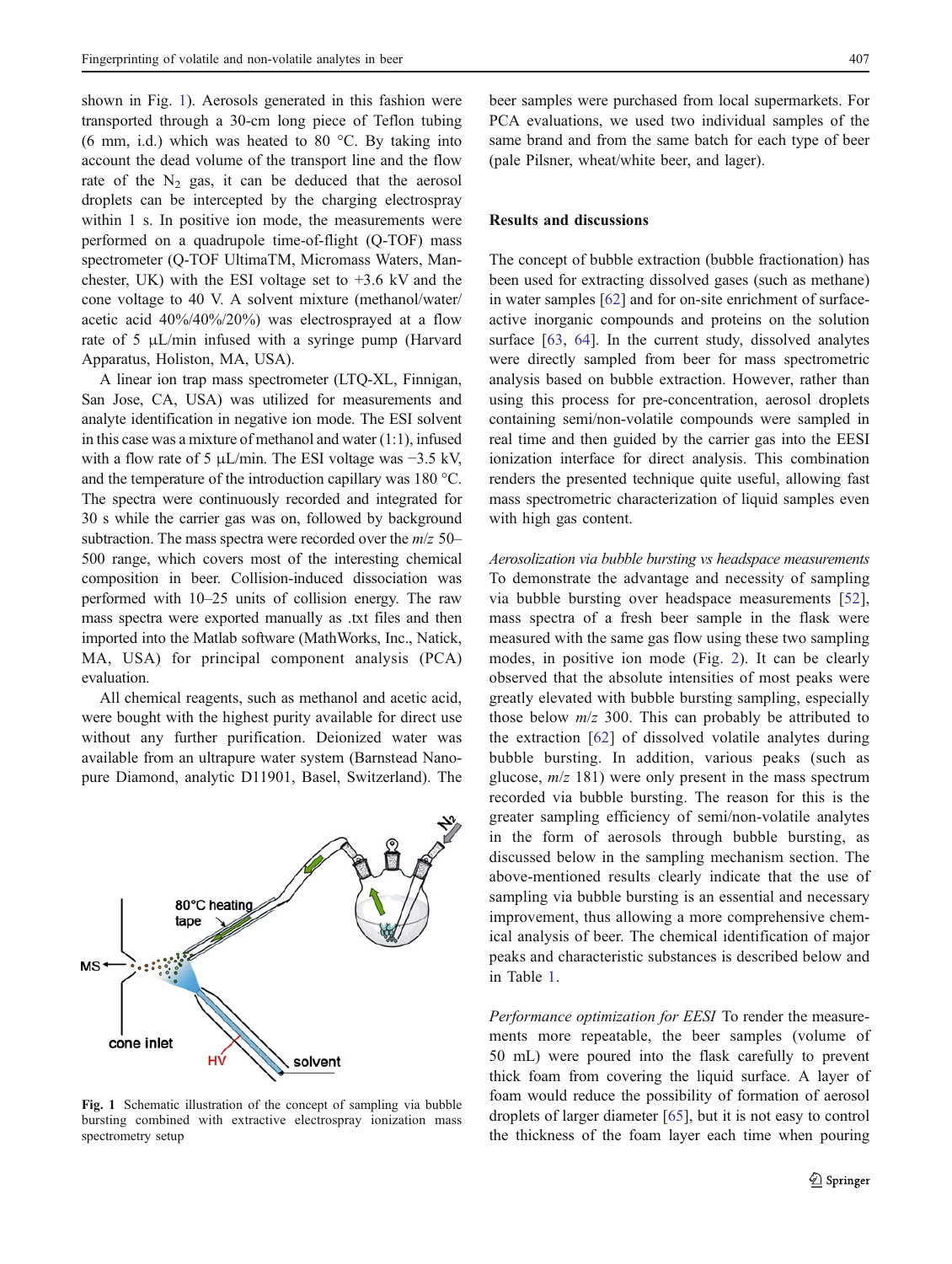<span id="page-4-0"></span>

Fig. 2 Positive ion mode extractive electrospray ionization mass spectra of a fresh beer sample recorded with both headspace sampling and sampling via bubble bursting, using the same instrumental parameters

beer into the flask, and great care needs to be taken when carrying out this step.

The flow rate of the desorption gas introduced into the liquid is a critical parameter for optimizing performance. A low flow rate gives very weak signals, while a high gas flow (>80 L/h) would "boil" the liquid and fill the transport line full with foam. Also, a higher flow rate reduces the ionization efficiency, due to a shorter residence time of the desorbed neutral aerosol droplets inside the primary ionizing ESI plume. The optimum flow rate chosen in this study was as high as possible, almost at the critical point where a stable thin foam layer on the liquid surface would form while the gas is on. The flow rate chosen (50 L/h) was the same for every measurement. It is noteworthy that the optimum flow rate depends on the inner diameter of the tube introducing the gas into the liquid. In this study, this tube had an inner diameter of 5 mm.

The abundances of specific ions were almost the same for five consecutive measurements in  $~6$  min, demonstrating the repeatability of our technique. A good repeatability suggests the absence of possible carry-over effects during measurements. Furthermore, in order to prevent carry-over effects as much as possible, clean flasks were taken for individual beer samples. Single ion monitoring of amino acid ion signals showed that their peak intensities dropped to the baseline level within 1 s after the gas flow was turned off (see Fig. S1 in Electronic Supplementary Material).

Table 1 Chemical identification of peaks in the extractive electrospray ionization mass spectra of beer samples in both negative and positive ion mode

| m/z       | Products ions $(m/z)$ | Neutral losses in MS/MS                                                                                                                                                       | Chemical identification<br>[lactic acid- $H$ ] <sup><math>-</math></sup> |  |  |
|-----------|-----------------------|-------------------------------------------------------------------------------------------------------------------------------------------------------------------------------|--------------------------------------------------------------------------|--|--|
| $89(-)$   | 43, 45, 71            | $HCOOH$ , $CO2$ , $H2O$                                                                                                                                                       |                                                                          |  |  |
| $97(-)$   | 79                    | H <sub>2</sub> O                                                                                                                                                              | [phosphoric acid-H] <sup>-</sup>                                         |  |  |
| $119(-)$  | 59, 75                | CH <sub>3</sub> COOH, CO <sub>2</sub>                                                                                                                                         | [2acetic acid-H] <sup>-</sup>                                            |  |  |
| 115 $(-)$ | 71                    | CO <sub>2</sub>                                                                                                                                                               | [caproic acid-H] <sup>-</sup>                                            |  |  |
| 143 $(-)$ | 99, 85, 71            | $CO_2$ , $[CO_2, CH_2]$ , $[CO_2, C_2H_4]$                                                                                                                                    | [caprylic acid-H]                                                        |  |  |
| $171(-)$  | 127, 143              | $CO2, C2H4$                                                                                                                                                                   | [capric acid-H] <sup>-</sup>                                             |  |  |
| $203(-)$  | 159, 157, 175         | CO <sub>2</sub> , HCOOH, CO                                                                                                                                                   | a deprotonated carboxylic acid <sup>a</sup>                              |  |  |
| 132 $(-)$ | 115, 114, 88, 86      | $NH3$ , $H2O$ , $CO2$ , $HCOOH$                                                                                                                                               | [aspartic acid-H] <sup>-</sup>                                           |  |  |
| $104 (-)$ | 74, 60                | CH <sub>2</sub> O, CO <sub>2</sub>                                                                                                                                            | [serine-H] <sup>-</sup>                                                  |  |  |
| 114 $(-)$ | 86, 96, 70, 68        | $CO, H2O, CO2, HCOOH$                                                                                                                                                         | $[proline-H]$                                                            |  |  |
| $88(-)$   | 60, 44, 42            | CO, CO <sub>2</sub> , HCOOH                                                                                                                                                   | [alanine-H]                                                              |  |  |
| 118 $(-)$ | 74, 100, 90           | CH <sub>3</sub> CHO, H <sub>2</sub> O, CO                                                                                                                                     | [threonine-H] <sup>-</sup>                                               |  |  |
| $89 (+)$  | 61                    | $C_2H_4$                                                                                                                                                                      | [ethyl acetate+ $H$ ] <sup>+</sup>                                       |  |  |
| 131 $(+)$ | 71                    | CH <sub>3</sub> COOH                                                                                                                                                          | [isoamyl acetate + $H$ ] <sup>+</sup>                                    |  |  |
| $181 (+)$ | 145, 164, 149         | $2H_2O$ , $H_2O$ , $CH_4O$                                                                                                                                                    | $[glu\cos e + H]$ <sup>+</sup>                                           |  |  |
| $191 (+)$ | 145, 99               | $C_2H_5OH$ , $[C_2H_5OH, C_2H_5OH]$                                                                                                                                           | $[99+2ethanol]$ <sup>+</sup>                                             |  |  |
| $205 (+)$ | 159, 99               | $C_2H_5OH$ , $[C_2H_5OH$ , $CH_3COOH]$                                                                                                                                        | $[99 + ethanol + acetic acid]$ <sup>+</sup>                              |  |  |
| $251 (+)$ | 205, 159, 99          | $C_2H_5OH$ , [C <sub>2</sub> H <sub>5</sub> OH, C <sub>2</sub> H <sub>5</sub> OH], [C <sub>2</sub> H <sub>5</sub> OH, C <sub>2</sub> H <sub>5</sub> OH, CH <sub>3</sub> COOH] | $[99+2$ ethanol+acetic acid] <sup>+</sup>                                |  |  |
| $265 (+)$ | 219, 159, 99          | $C_2H_5OH$ , $[C_2H_5OH$ , $CH_3COOH$ , $[C_2H_5OH$ , $2CH_3COOH$                                                                                                             | $[99 + ethanol + 2acetic acid]$ <sup>+</sup>                             |  |  |

<sup>a</sup> Not tryptophan, since there was no characteristic loss of NH<sub>3</sub> in the MS/MS spectrum of the ion at  $m/z$  203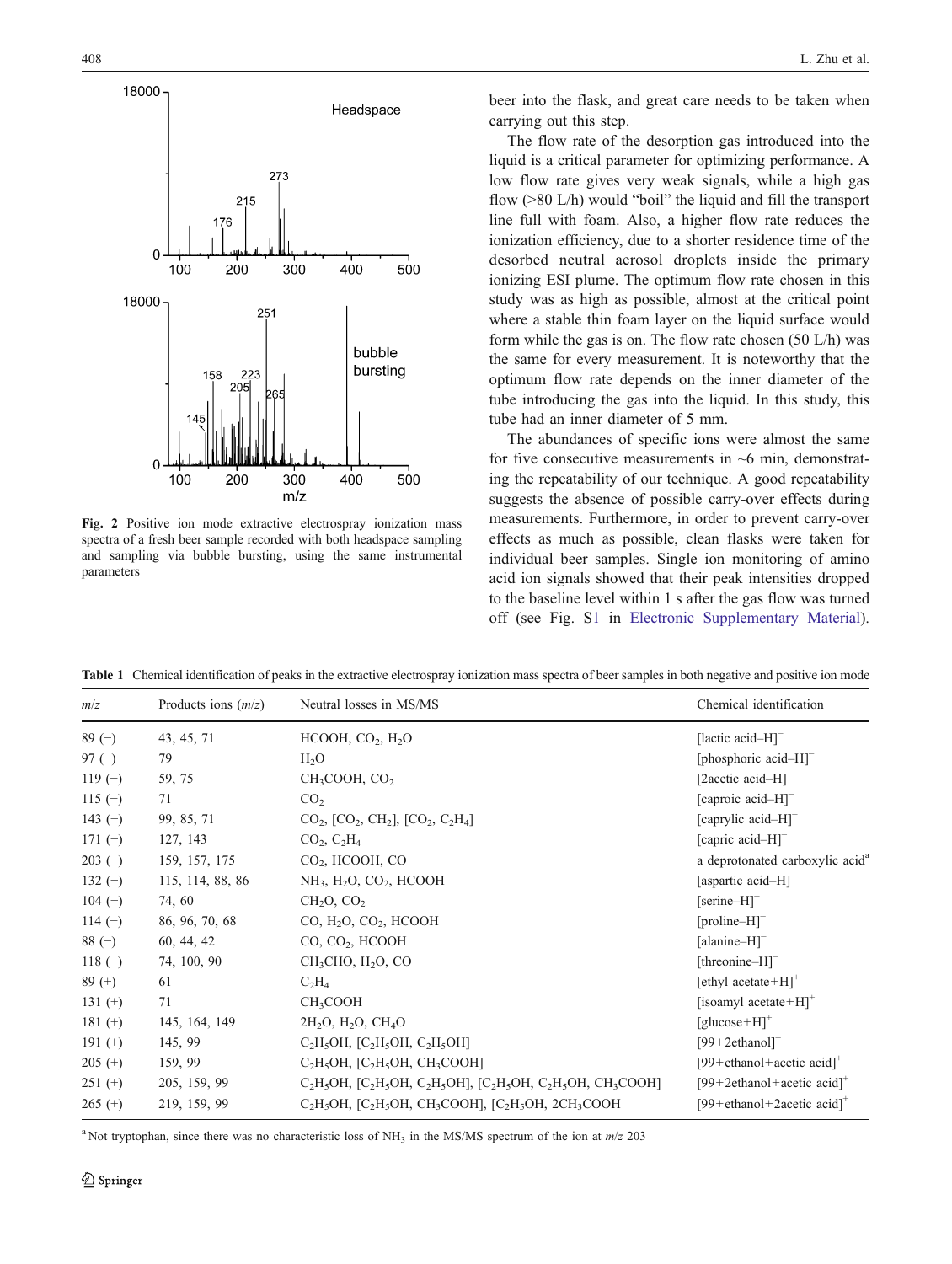<span id="page-5-0"></span>However, gradual signal loss is an issue, especially for volatile compounds, when beer samples had been continuously sampled via bubbling for more than half an hour. The extraction of volatile analytes to the headspace after a long sampling period is definitely one major factor. Furthermore, gradually eliminating the inherent effervescence  $(CO<sub>2</sub>)$  of beer samples could be another reason for signal decay (as described in the sampling mechanisms section below). The loss of inherent effervescence, which stems from  $CO<sub>2</sub>$  produced from the carbonic acid, will change the pH value of the beer sample. Thus, beer from a freshly opened bottle was deemed the best choice for measurements. It was shown that several measurements done within a few minutes after opening the beer bottles were repeatable and well representative for the bulk solution samples. In fact, sampling via bubble bursting for a relatively long time is similar to the traditional degassing procedure, such as the inert gas substitution method (normally using helium or nitrogen). In other words, like in traditional degassing, some important flavor-contributing volatile analytes would be lost. In contrast, direct sampling of the fresh beer and simultaneously analyzing both volatile and non-volatile compounds are feasible using the bubbling EESI method.

Fast fingerprinting of beer samples using EESI-MS combined with sampling via bubble bursting Beer contains a complex mixture of inorganic and organic acids (e.g., acetic acid, lactic acid, and fatty acids) with different volatility. Monitoring the levels of these acids, and thereby controlling the pH value during beer brewing, is important for the quality of the final product and for its stability and taste. To characterize these acids with high sensitivity, sampling via bubble bursting followed by EESI was performed in front of an LTQ-XL mass spectrometer operated in negative ion mode. Figure 3a shows an EESI (−) mass spectrum of a fresh lager beer. It exhibits strong signals at m/z 59 and 119, which can be identified as the deprotonated monomer and dimer of acetic acid, respectively. Note that there was no acetic acid in the ESI spray solvents during negative ion mode experiments. The ions at  $m/z$  87 and 89 can be identified as deprotonated butyric acid and lactic acid, respectively. Indeed, acetic acid and lactic acid are representative organic acids produced during beer brewing. Furthermore, the determination of free fatty acids with medium chain length, including caproic acid, caprylic acid, capric acid, and lauric acid in beer, is useful for monitoring the progress of maturation [\[66](#page-9-0)]. Since their concentration in beer is fairly low and these fatty acids are normally unstable, esterification is usually preformed before samples are subjected to gas chromatography measurements. However, using bubbling EESI-MS, caproic acid, caprylic acid, capric acid, and lauric acid can be



Fig. 3 Mass spectral fingerprints of fresh beer samples using sampling via bubble bursting extractive electrospray ionization mass spectrometry in both negative (a) and positive (b) ion mode

detected directly and distinctly as deprotonated molecules at  $m/z$  115, 143, 171, and 199, respectively (Fig. 3a). This underscores the gentle yet efficient nature of the neutral sampling and of the EESI ionization processes. When zooming into the mass spectra, more peaks can be discerned; however, for practical reasons, only identification of abundant peaks and some interesting compounds (such as amino acids, as shown below) was performed.

To demonstrate the universality of our method with different MS instruments, the EESI ionization source was subsequently coupled to a Q-TOF mass spectrometer for positive ion mode measurements. As shown in one typical measurement (Fig. 3b), various protonated molecules appeared, distributed between  $m/z$  50 to 500. Some volatile esters contribute heavily to the overall beer flavor. Two major representative esters in beer, ethyl acetate (MW 88 Da) and isoamyl acetate (MW 130 Da), can be directly detected at  $m/z$  89 and 131 in the mass spectrum using bubbling EESI-MS (Fig. 3b). White/wheat beer is famous for its fruity aroma, which is reflected in a high content of esters, and a much stronger intensity of both  $m/z$  89 and 131 in the EESI mass spectrum (comparison with other two types of beer shown in Fig. S2 in Electronic Supplementary Material). Moreover, considering the complex nature of beer, specific ions at certain  $m/z$  could be assigned to be a mixture of compounds with very close composition. For example, the ion at  $m/z$  145 could be a sum of caprylic acid, ethyl hexanoate, and ethyl 4-methylpentanoate, while m/z 173 corresponds to a mixture of capric acid, ethyl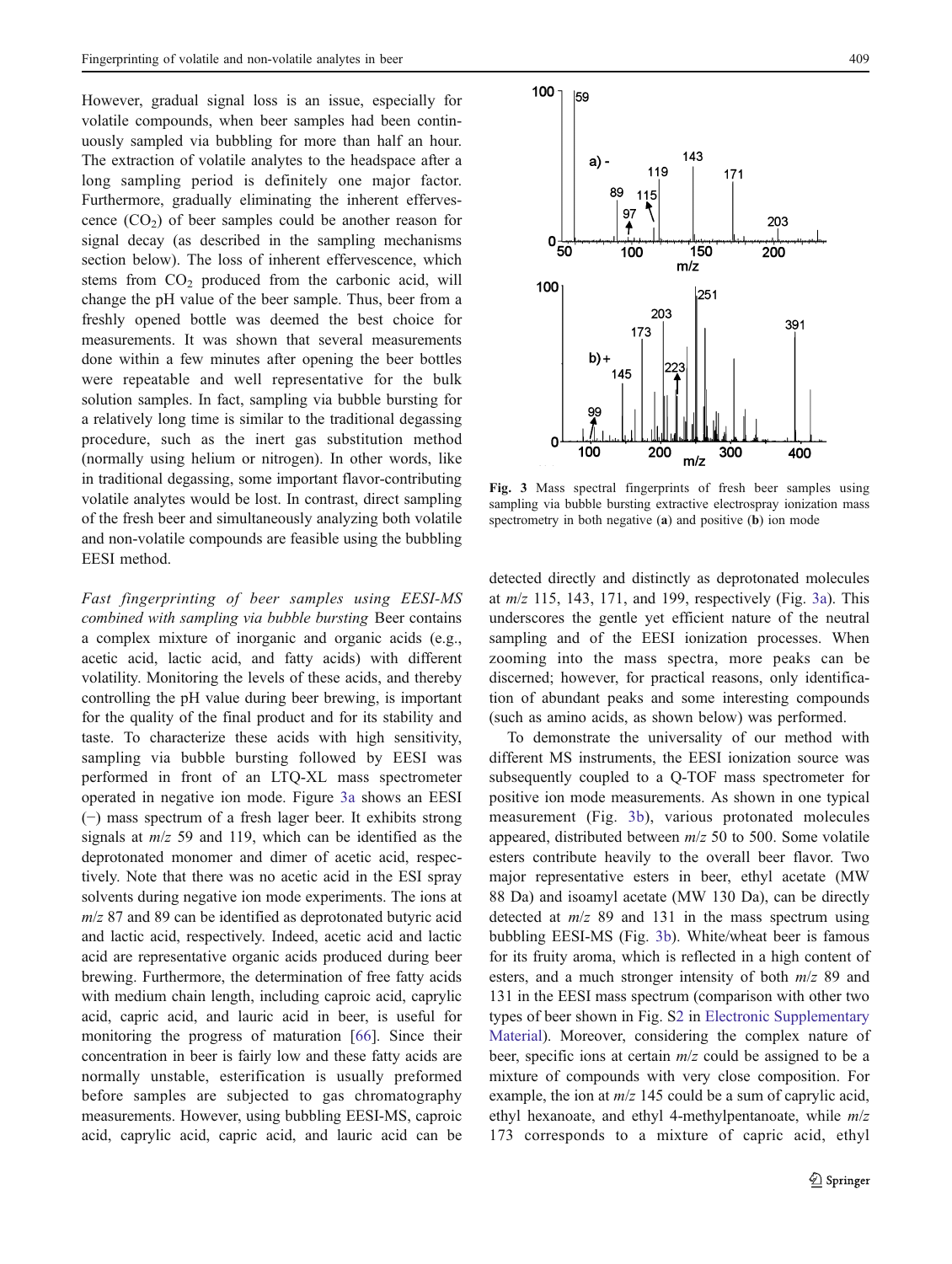<span id="page-6-0"></span>octanoate, and octyl acetate [\[67](#page-9-0)]. Due to their important influence on beer flavor, monitoring the content of various volatile esters during the brewing procedures is a major criterion. It is demonstrated here this is easily done by EESI-MS presented herein.

Furthermore, based on their MS/MS spectra (Fig. 4 and Table [1\)](#page-4-0), m/z 191, 205, 223, 251, 265, and 391 shown in Fig. [3a](#page-5-0) can be assigned to protonated clusters of ethanol (MW 46 Da), acetic acid (MW 60 Da), methanol (MW 32 Da), and water (MW 18 Da) based on the same nucleus  $(m/z 99)$ . The peak at  $m/z 99$  in the positive mode spectrum probably correlates with the peak at  $m/z$  97 in Fig. [3b.](#page-5-0) It was tentatively assigned to be phosphoric acid  $(H_3PO_4,$ MW 98 Da), which is rationalized because of the generation of inorganic phosphates at high concentration during beer brewing. Also, the three hydroxyl moieties in phosphoric acid are the likely sites for the attachment of other solvent molecules to form big clusters via hydrogen bonding. The above-mentioned ions started to dissociate at very low collision energies (<10 arbitrary units), indicating the non-covalent nature of these clusters. Taking the fragment pattern of the ions at  $m/z$  223 as an example, this parent ion generated three major fragment ions, which correspond to a neutral loss of  $H_2O$  (18), CH<sub>3</sub>OH (32), and  $C_2H_5OH$  (46), respectively (Fig. 4). Other fragments are generated via different sequences of losses of the above three molecules. Although it is known that protonated solvent clusters can be dissociated by adjusting experimental parameters such as the cone voltage, the temperature of the transport line, and the collision energies, their presence was desired in the current study to provide information on the sampling/ionization mechanism and also for discriminating different beer types, as discussed below. Note that there are few solvent cluster ions present in the negative mode mass spectra, presumably due to the higher temperature (180 °C) of the ion introduction capillary of the LTQ instrument.

Identification of amino acids in negative ion mode The detection of free amino acids in beer is of great importance in terms of food quality and safety. Since most amino acids are easily deprotonated, the following measurements were performed in negative ion mode. Signals of interest detected from beer samples can be assigned using the  $MS<sup>n</sup>$  capabilities of the LTQ mass spectrometer. As a demonstration, the dominating fragment generated from the ion at m/z 180 (tentatively assigned as [Tyr–H]<sup>−</sup> , MW 181 Da) is the one at  $m/z$  163, corresponding to the loss of molecular ammonia (rather than a hydroxyl radical loss, see Fig. S3). Decarboxylation of the ions of the  $m/z$  163 in a consecutive fragmentation process yields the deprotonated styrene at  $m/z$  119, which undergoes a further loss of acetylene to generate  $m/z$  93 [\[68](#page-9-0)]. The consecutive losses of  $NH<sub>3</sub>$  and  $CO<sub>2</sub>$  were also found in the MS/MS spectra of the ions at m/z 154 (tentatively assigned to [His–H]<sup>−</sup> , MW of His=155 Da) and  $m/z$  164 (tentatively assigned to [Phe– H]<sup>−</sup>, MW of Phe=165 Da). Furthermore, as shown in Fig. S3, both deprotonated tyrosine and phenylalanine molecules generated a fragment ion at  $m/z$  72, which can be rationalized in terms of an elimination mechanism driven by abstraction of a proton from the amine by the carboxylate anion [\[68](#page-9-0)]. All these results lead to a confident identification of  $m/z$  180, 154, and  $m/z$  164 as deprotonated tyrosine, histidine, and phenylalanine, respectively. Identification of more amino acids from beer can be found in the Electronic Supplementary Material.

The successful direct detection and identification of various amino acids from beer, combined with the fact that most amino acids are non-volatile, render bubbling EESI-MS a potentially useful analytical tool for the purpose of rapid quality monitoring of beer in breweries. As show in Table [2,](#page-7-0) histidine is only present in some of beers, which may depend on individual brewing techniques [[11\]](#page-9-0). Histidine is known to be a possible precursor for histamine, which could generate symptoms of intoxication, underscoring the importance of knowing the presence of histidine in beer products. Furthermore, specific amino acids (such as aspartic acid) may serve as an indication for adulteration or transformation occurring during processing and storage. In this study, at least ten amino acids could be quickly detected in beer samples, as shown in Table [2.](#page-7-0)

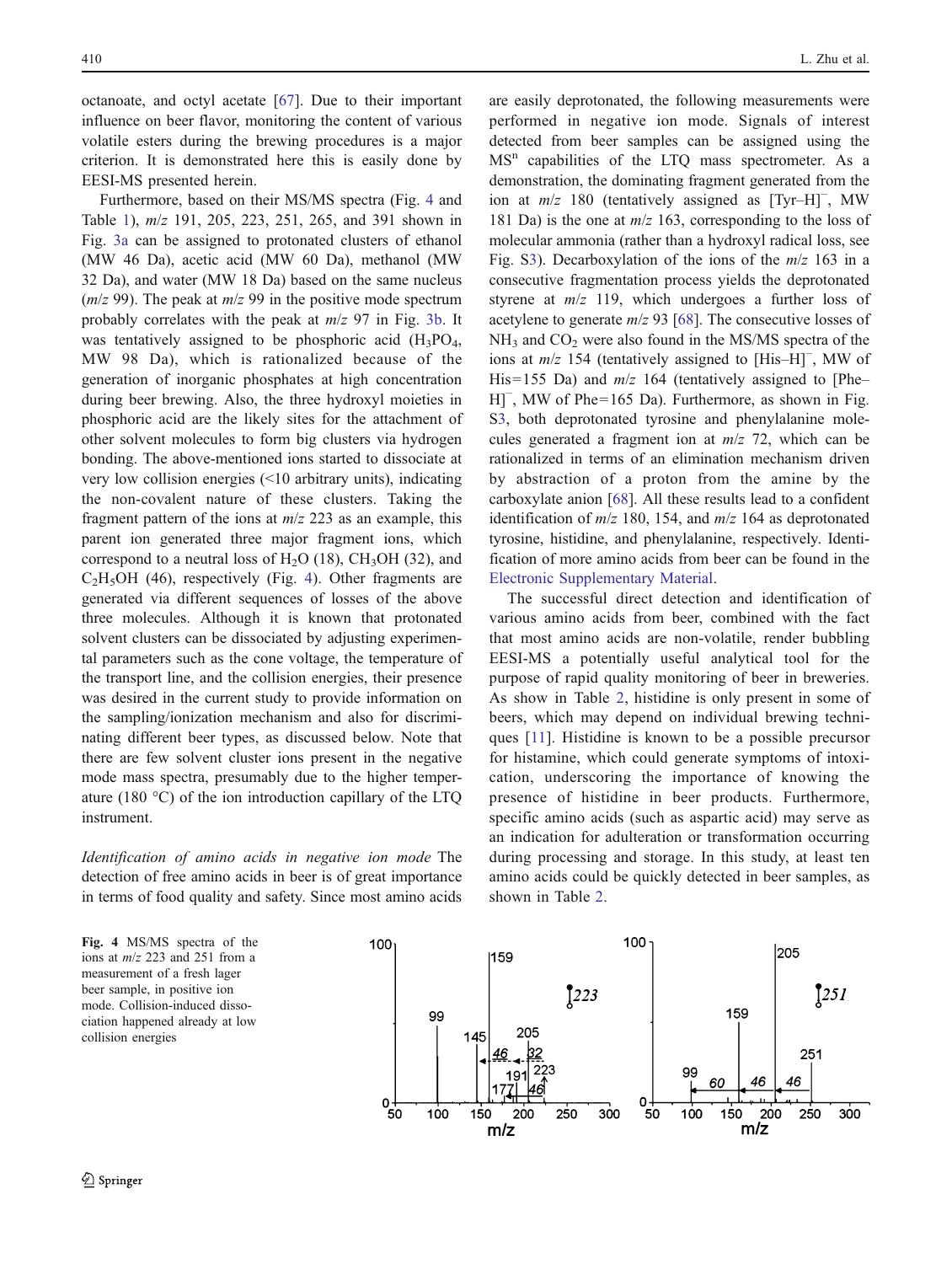|        | Ser        | Thr        | Pro | Asp                                                                                                                                                                                                                                                                                                                                                                                                                                                             | Cys | Asn        | Phe | Tyr        | His                 | Ala          | Trp          |  |  |
|--------|------------|------------|-----|-----------------------------------------------------------------------------------------------------------------------------------------------------------------------------------------------------------------------------------------------------------------------------------------------------------------------------------------------------------------------------------------------------------------------------------------------------------------|-----|------------|-----|------------|---------------------|--------------|--------------|--|--|
| Beer 1 |            |            |     | $\begin{matrix} \mathcal{N} & \mathcal{N} & \mathcal{N} & \mathcal{N} & \mathcal{N} & \mathcal{N} & \mathcal{N} & \mathcal{N} & \mathcal{N} & \mathcal{N} & \mathcal{N} & \mathcal{N} & \mathcal{N} & \mathcal{N} & \mathcal{N} & \mathcal{N} & \mathcal{N} & \mathcal{N} & \mathcal{N} & \mathcal{N} & \mathcal{N} & \mathcal{N} & \mathcal{N} & \mathcal{N} & \mathcal{N} & \mathcal{N} & \mathcal{N} & \mathcal{N} & \mathcal{N} & \mathcal{N} & \mathcal{N$ |     |            |     |            |                     |              |              |  |  |
| Beer 2 | $\sqrt{ }$ |            |     | $\sqrt{ }$ $\sqrt{ }$ $\sqrt{ }$ $\sqrt{ }$ $\sqrt{ }$ $\sqrt{ }$ $\sqrt{ }$ $\sqrt{ }$ $\sqrt{ }$                                                                                                                                                                                                                                                                                                                                                              |     |            |     |            | $\sqrt{2}$ $\times$ |              | $\times$     |  |  |
| Beer 3 |            | $\sqrt{ }$ |     | $\sqrt{2}$                                                                                                                                                                                                                                                                                                                                                                                                                                                      |     | $\sqrt{2}$ |     | $\sqrt{ }$ | $\sqrt{ }$          | $\mathsf{X}$ | $\mathsf{X}$ |  |  |

<span id="page-7-0"></span>Table 2 Screening of the presence of various free amino acids in three types of beer

Ser serine; Thr threonine; Pro proline; Asp aspartic acid; Cys cysteine; Asn asparagine; Phe phenylalanine; Tyr tyrosine; His histidine; Ala alanine; Trp tryptophan

Possible mechanisms of sampling and EESI ionization A stream of inert gas was introduced into the beer, which induces bubbling under the surface of the liquid. Due to the pressure difference, the bubbles eventually burst at the bulk liquid/air interface, generating aerosol droplets via rupture of the bubble skin and formation of a jet of liquid bubbles [\[65](#page-9-0), [69](#page-9-0)], in addition to direct extraction of dissolved volatile substances from the solution. The size of the resulting aerosol droplets can vary from sub-micrometer to many micrometers, depending on the underlying mechanisms and conditions [[65,](#page-9-0) [69](#page-9-0)]. The aerosol droplets, which contain both volatile and non-volatile analytes from the bulk solution, are then carried by the gas flow to the EESI ionization source for further analysis. Our working hypothesis for the EESI ionization mechanism is that neutral aerosol droplets first collide with the charged primary droplets in the ESI plume, and analytes are then extracted into the charged ESI droplets. These undergo further desolvation steps, finally yielding gaseous ions in a normal ESI process.

The successful detection of non-volatile analytes, such as amino acids, lactic acid, and glucose in beer samples is consistent with the proposed mechanism. Moreover, the observation of the solvent cluster ions (Fig. [4](#page-6-0)) supports the notion that aerosol droplets are generated via a bubble bursting process. Such solvent cluster ions were not observed in the mass spectra obtained when electrospraying pure ESI solvent but are uniquely present in the bubbling EESI spectra of beer samples. Furthermore, measurement of some of the beer samples using ultrasound-assisted nebulization for EESI [[53\]](#page-9-0) did not generate such cluster ions. Aerosol droplets formed by bubble bursting in beer samples may be so large [[65,](#page-9-0) [69\]](#page-9-0) that solvent desolvation is incomplete, thus giving a high population of solvent clusters; in contrast, ultrasonic nebulization of beer is believed to be much more efficient in generating very small droplets or even free molecules.

The presence of protonated clusters  $(m/z 223)$  composed of solvents from both the ESI spray (e.g., methanol) and from the beer sample (e.g., ethanol) experimentally confirms for the first time that droplet–droplet collisions must have occurred before ionization (Fig. [4](#page-6-0)). It would be much less likely to form such solvent cluster ions via collisions of molecules in the gas phase. In other studies, multiply charged ions of peptides and proteins were clearly observed after these were desorbed in neutral form either with an ultrasonic transducer [[53\]](#page-9-0) or an RF source [\[70\]](#page-9-0), and then post-ionized with a primary ESI plume. The formation of multiply charged macromolecular ions is known to follow the so-called "charged residue model" [\[71\]](#page-9-0), i.e., it is unlikely to form these multiply charged macromolecular ions only from interaction of gaseous peptide/protein molecules and gas-phase ions from the charging spray. The extent of the droplet–droplet collisions, however, is still unclear and needs to be investigated further. It is also known that some volatile compounds are extracted in gaseous form from the solution. Gaseous analytes can be ionized via direct interaction with charged species in the ESI plume, but it is even imaginable that gaseous sample molecules are first extracted into a charged ESI droplet.

Discriminating beers using PCA Although intensity patterns of major MS peaks can be utilized to discriminate different types of beers (pale Pilsner, wheat/white beer, and lager), chemometric analysis is a more professional way of displaying the data. As discussed previously, a number of solvent cluster ions dominate in the mass spectra acquired the positive ion mode using current setup. In order to acquire PCA analysis mainly based on the chemical differences arising from the inherent organic compounds, major representative peak of solvents clusters (such as  $m/z$ ) 191, 205, 223, 251, 265, and 391) was manually removed from the mass spectra before PCA evaluation. After processing, two principal components (PC) were extracted from the PCA data. The 2D graph of the PCA scores confirmed the successful separation of beer types in the direction of principal components 1 (51.1%) and 2 (34.6%), as shown in red symbols in Fig. [5](#page-8-0). All samples (two individual samples for each type of beer) correctly fell into three groups according to their types, also demonstrating the repeatability of measurements. None of the groups overlapped along the PC1 axis. Analysis of loading plots allows choosing the variables that are most useful for sample classification. By reviewing the analysis of corresponding loading plots, it is  $m/z$  158, 173, 145, 135, and 89, mainly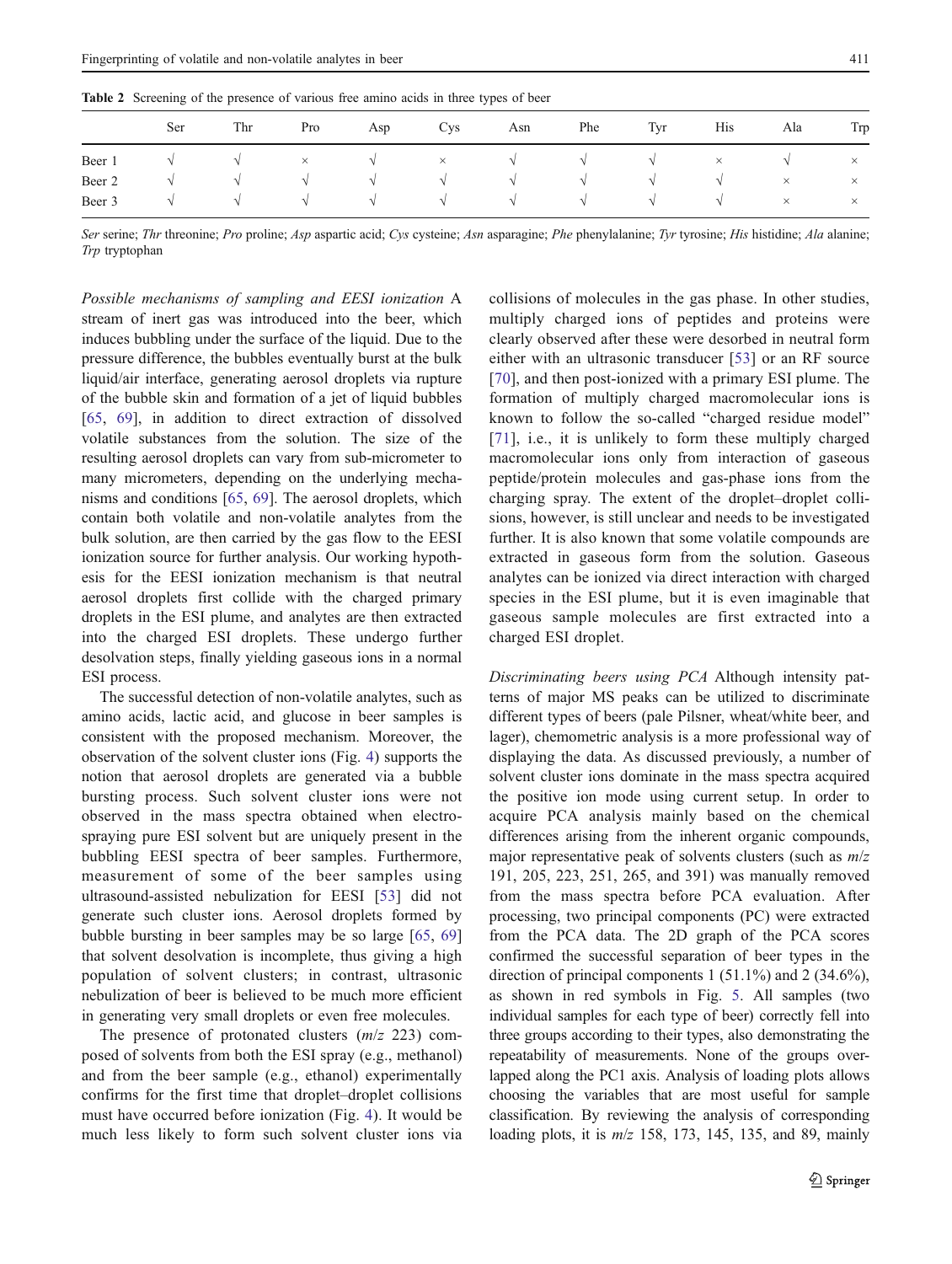<span id="page-8-0"></span>

Fig. 5 Score plot of principal component analysis of the mass spectra obtained from three beer types in positive ion mode (circles, pale Pilsner; diamonds, white/wheat beer; inverted triangles, lager). The two colors of each symbol represent principal component analysis analyses without (red symbols) and with (black symbols) the solvent cluster peaks. Open and closed symbols stand for two individual samples of the same brand taken for each type of beer

volatile substances, which now contributed heavily to the differentiation of beer samples. The above results demonstrate the successful discrimination of beer types based on their chemical differences upon PCA analysis.

After performing PCA evaluation of raw mass spectra (with cluster ion peaks), much better discrimination of beer types was achieved (see black symbols in Fig. 5). In the loadings of PC1, the peaks at  $m/z$  251 and 391 (assigned to be cluster of solvents) had the maximum intensity, i.e., they contributed most to PC1. The different intensities of these cluster ions may be due to the different mean diameters of the aerosol droplets generated during bubble bursting. As bubbles rise in beer, they gather a coating of complex, surface-active organic compounds. The nature of these compounds reflects the strength and longevity of beer foam. For example, the concentration of high molecular weight hydrophobic proteins [[72\]](#page-9-0), isohumulone, glycerol [\[73](#page-9-0)], fatty acids [\[66](#page-9-0)], and other constituents [[74\]](#page-9-0) tend to influence the viscosity of the beer itself, and probably affect the size of aerosol droplets in the bubble bursting process. Thus, the higher intensity of the peaks at  $m/z$  251 and 391 in the mass spectra (see Fig. S2) of pale Pilsner correlates with the fact that with Pilsner beers one expects a very stable, copious foam due to its high viscosity, and probably a larger size of the aerosol droplets formed via the bubble bursting processes. The above-mentioned data suggest that using the simple analytical technique introduced here, information not only on the chemical properties but also on certain physical properties of beer can be acquired

indirectly, which can be used for additional discrimination between beer samples.

PCA evaluation of beer measurements under negative ion mode is not performed since it is clear that the beer can be already differentiated by screening common amino acids in beer products, as shown in Table [2](#page-7-0).

#### Conclusions

In this article, the application of EESI-MS was successfully extended to the fast analysis of beer, one representative effervescent beverage, combined with a simple sampling via bubble bursting method. Besides bubble extraction of volatile substances into headspace, semi/non-volatile compounds were directly sampled via aerosolization for subsequent analysis. Mass spectral fingerprints for different beer samples were obtained within 1 s via aerosols released from the samples, in either positive or negative ion mode, without any sample pretreatments. Different beer types can be well discriminated based on EESI-MS data, coupled with PCA. The presence of clusters composed of ESI solvents and beer components suggests that collisions between ESI primary droplets and aerosol droplets generated via bubble bursting actually take place, giving more insight into the EESI ionization mechanism. Various organic acids, as well as non-volatile amino acids that are commonly present at low parts per million levels in beer, were successfully detected and identified with tandem MS. Monitoring the level of such analytes could improve the brewing processes.

This new method has many practical advantages, such as a simple setup, no need for sample preparations, a gentle nature of sampling and ionization, high sensitivity and specificity, and the ability to monitor beer in a flask or even at the production site. Both volatile and semi/non-volatile compounds responsible for product flavor, nutrition, and safety can be detected under ambient conditions. In short, sampling via bubble bursting combined with EESI-MS is an easy, sensitive analytical tool to perform real-time, online monitoring of beer in breweries.

Acknowledgements Renato Zenobi and HuanWen Chen acknowledge financial support from the Sino-Swiss Science and Technology Cooperation (project no. IZL CZ2\_123987).

#### References

- 1. Verstrepen KJ, Derdelinckx G, Dufour JP, Winderickx J, Thevelein JM, Pretorius IS, Delvaux FR (2003) J Biosci Bioeng 96:110–118
- 2. Nagao Y, Kodama H, Yamaguchi T, Yonezawa T, Taguchi A, Fujino S, Morimoto K, Fushiki T (1999) Biosci Biotechnol Biochem 63:468–473
- 3. Basarova G, Janousek J (2000) Kvasny Prumysl 46:314–318